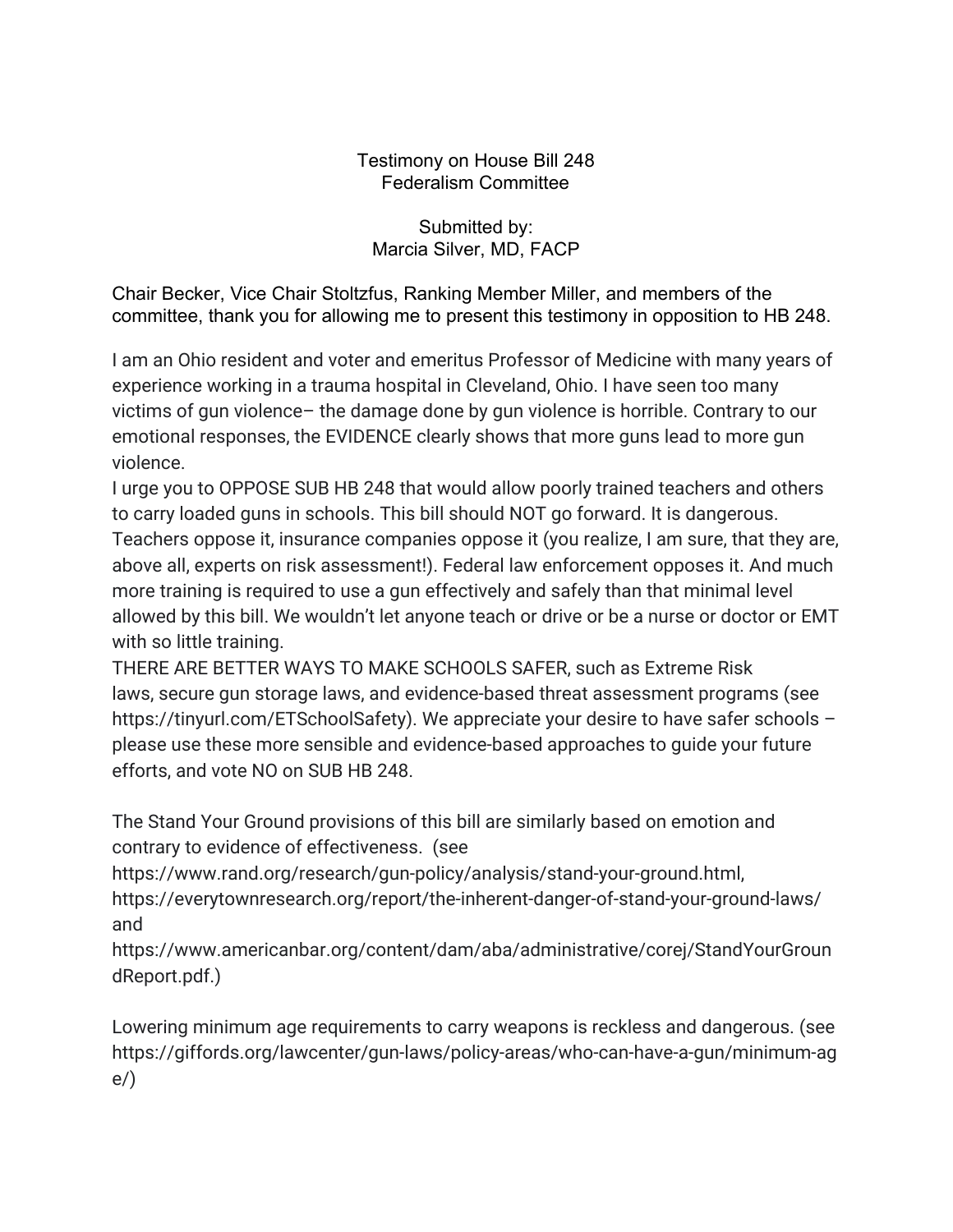The method being used to pass this bill seems intentionally designed to conceal the provisions of this potential law from Ohio citizens and the lawmakers themselves. Replacing a simple, six-page bill about antique handguns with a complex 173 page compendium of gun lobby pet bills, with little notice, during the lame duck session, is surely not conducive to thoughtful analysis and debate. The citizens of Ohio deserve better than these bad faith efforts to sneak looser gun laws past us with little consideration, publicity or debate.

Please OPPOSE SUB HB 248 for the safety and health of Ohio citizens and to protect our democracy.

Thank you.

Marcia Silver, MD, FACP